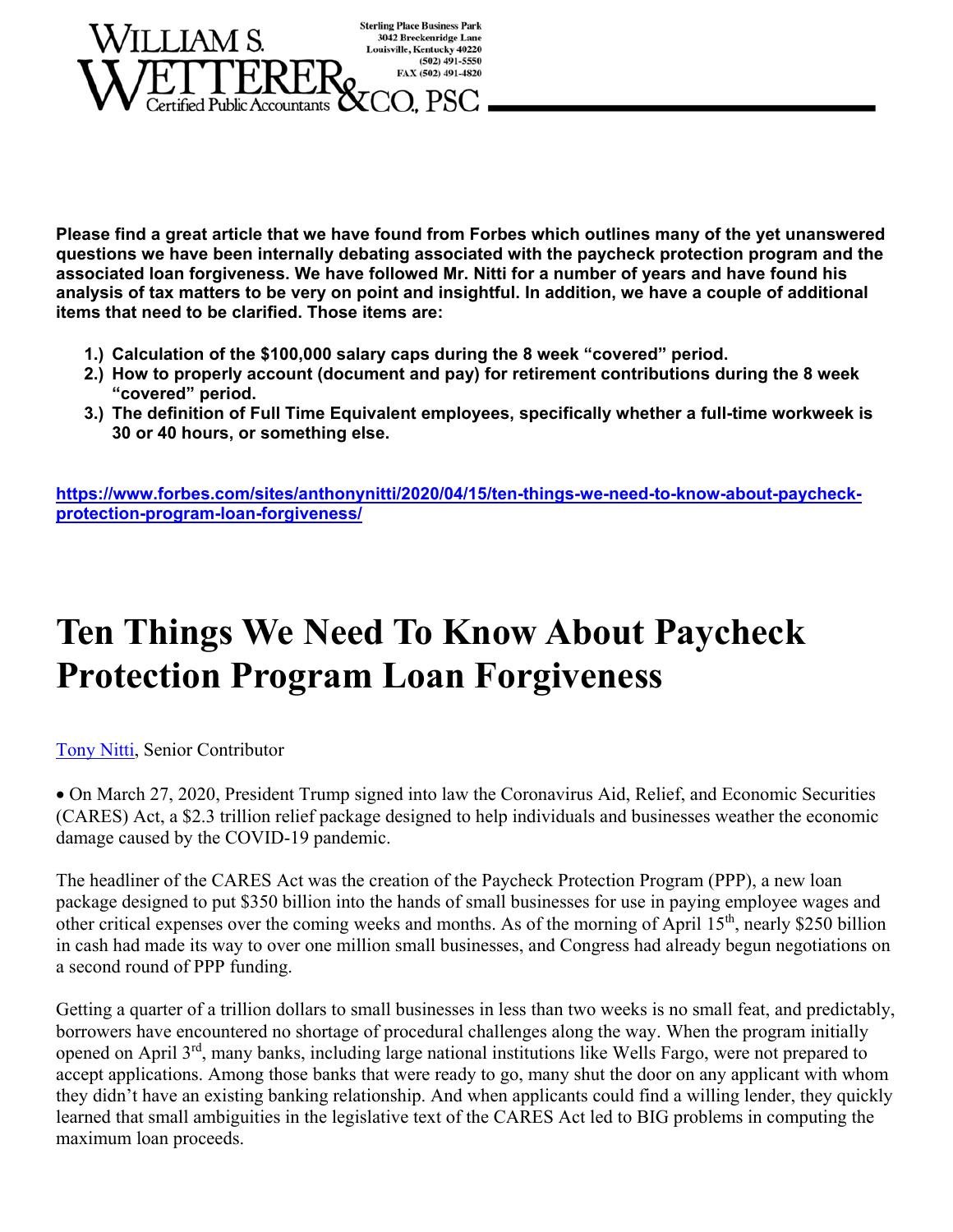You can read about those problems here, but by the time you're finished with that article, it's likely that nearly all of the first round of PPP funding will be committed. As a result, it's time to turn our attention to the next round of potential problems—problems that promise to be far more painful for borrowers than any headaches they endured throughout the application process.

After all, the reason over one million businesses rushed to the bank on April 3rd to grab a PPP loan was *not* because they were eager to saddle their struggling enterprises with more debt. Rather, the idea is that these PPP loans are loans in name only; once a borrower receives the funds, the amount spent over the next 8 weeks on payroll, mortgage interest, rent and utilities is eligible to be *completely forgiven.* Even better, while a cancellation of a borrower's debt typically creates taxable income under Section 61(a)(11) of the Internal Revenue Code, the CARES Act provides that forgiveness of a PPP loan is completely tax free.

# **Young People Want To Vote. So How Do We Get Them To The Polls?**

Of course, any portion of a PPP loan that isn't forgiven must be repaid over two years – after a six-month deferral period – at an interest rate of 1%.

This all seems simple enough. But as stated earlier, small ambiguities in the language of the CARES Act governing the computation of loan proceeds created a great deal of confusion throughout the application process. Well, I've got news for you: there are also BIG ambiguities governing the computation of a borrower's debt forgiveness.

But maybe, just maybe, if we anticipate these issues NOW, the powers that be will fill in the gaps sooner rather than later, giving borrowers the guidance they need to understand what part of the PPP loan is eligible for forgiveness, and what part they'll have to repay.

But before we can identify the holes in the legislative text, we have to, you know…*understand the legislative text*. Here's how it's *intended* to work:

The CARES Act states that during the "covered period" – an 8-week stretch beginning on the date a PPP loan originates – the sum of the following "costs incurred and payments made" will be eligible for forgiveness:

- Payroll costs;
- Any payment of interest on any mortgage obligation (not including any prepayment of or payment of principal on a mortgage obligation) that was incurred before February 15, 2020,
- Any payment of rent under a leasing agreement in force before February 15, 2020,
- Any utility payment, including payment for the distribution of electricity, gas, water, transportation, telephone, or internet access for which service began before February 15, 2020.

As PPP borrowers learned the hard way during the application process, the critical term "payroll costs" is poorly defined. Unfortunately, it's a term we have to contend with again when determining forgiveness, so let's remind ourselves what is and is not considered a "payroll cost."

For a business with employees, payroll costs are equal to the sum of:

- Salary, wage, commission, or similar compensation; for a partnership, recent guidance from the SBA explains that payroll costs include not only guaranteed payments to a partner, but also any partner's share of income of the partnership subject to self-employment income. As discussed below, these amounts are subject to a per-employee or per-partner cap of \$100,000.
- Payment of cash tip or equivalent;
- Payment for vacation, parental, family, medical, or sick leave;
- Allowance for dismissal or separation;
- Payment required for the provisions of group health care benefits, including insurance premiums;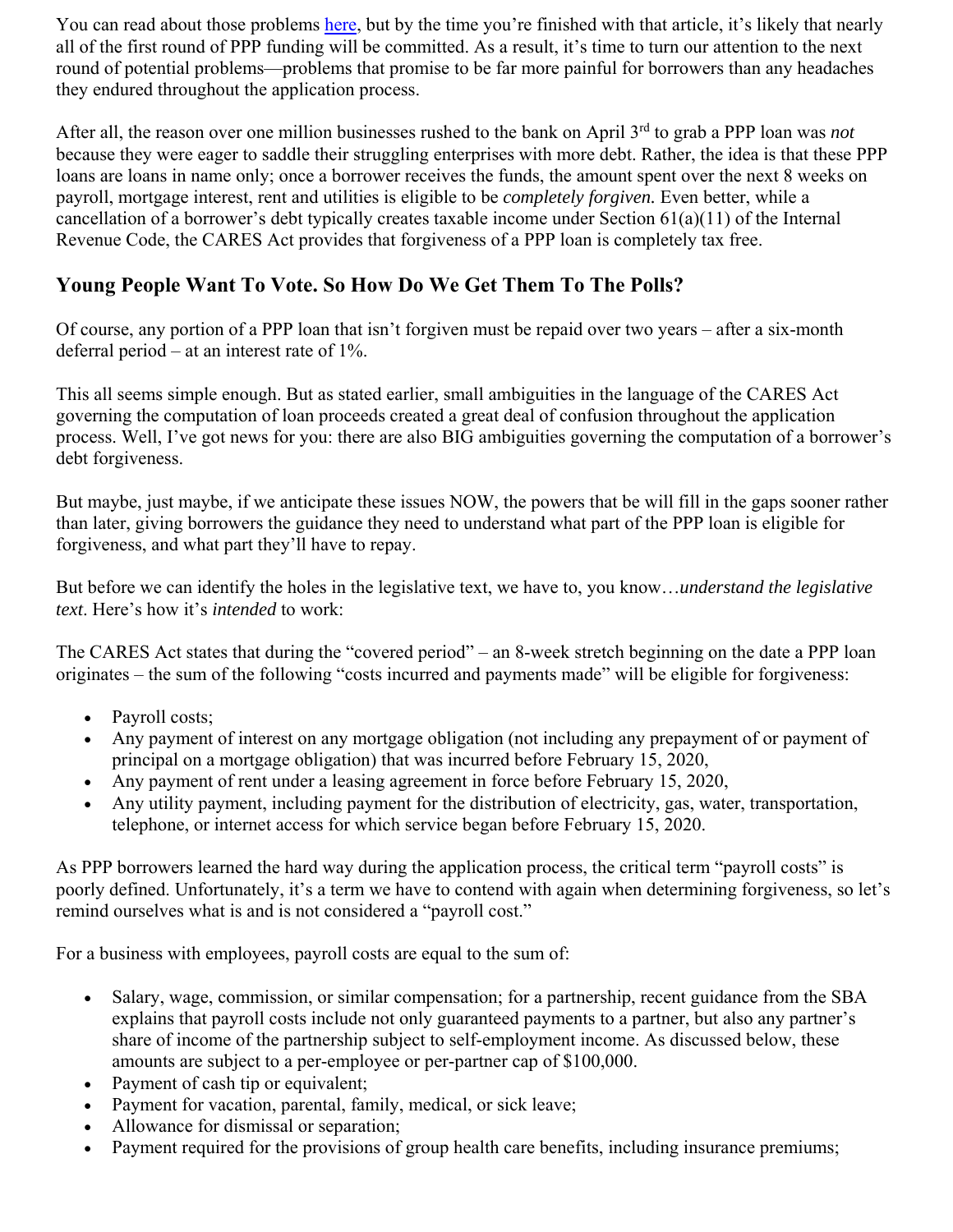- Payment of any retirement benefit; or
- Payment of State or local tax assessed on the compensation of employees.

Payroll costs do NOT include:

- The compensation of an individual employee or the self-employment income of a partner in a partnership – in excess of \$100,000, as prorated for the covered period;
- Taxes imposed or withheld under chapters 21, 22, or 24 of the Internal Revenue Code during the covered period;
- Any compensation of an employee whose principal place of residence is outside of the United States;
- Qualified sick leave wages for which a credit is allowed under section 7001 of the Families First Coronavirus Response Act; or
- Qualified family leave wages for which a credit is allowed under section 7003 of that same Act.

A recent SBA FAQ clarified several points of confusion surrounding the items that are excluded from payroll costs, and this clarification should apply equally when determining the costs eligible for forgiveness. First, the \$100,000 per-employee limit applies only to cash compensation, salary or wages. Additional payroll costs allocable to the employee, including employer contributions to defined-benefit or defined-contribution retirement plans, payment for the provision of employee benefits consisting of group health care coverage, including insurance premiums, and payment of state and local taxes assessed on compensation of the employee may be added to the \$100,000 of maximum salary in computing payroll costs.

For a self-employed taxpayer, recent guidance defines payroll costs in a purely mechanical fashion as the net self-employment income reported on a 2019 Form 1040 Schedule C, Line 31.

Putting it all together, a business has eight weeks to spend PPP loan proceeds on payroll cost, mortgage interest, rent and utilities. That amount will be eligible for forgiveness. But there's a catch. Well, two catches, really.

With most areas of the country continuing to be subject to a shelter-in-place order, the reality is that many businesses have closed their doors. As a result, business owners who rushed to grab a PPP loan will be faced with the realization that to achieve full forgiveness, they will need to pay employees NOT to work. And given the recent increase to unemployment pay, those same employees may prefer not to be paid by their employer, as in many cases, collecting unemployment will prove more lucrative. Given this reality, many business owners were hopeful that they would have flexibility in choosing their 8-week covered period, allowing them to wait out the shelter-in-place order, get their employees back to work, and maximize the payroll that would be incurred during that stretch, and by extension, the subsequent debt forgiveness.

That won't be the case. The SBA recently clarified that the 8-week period begins on the date the borrower receives the disbursement of the loan, and the bank is required to make the disbursement within 10 days of loan approval. As a result, a business that took out a PPP loan in the past week has to start the clock immediately upon receipt of the funds, regardless of whether their business has even restarted operations.

I know what you're thinking: "that's fine…if I don't have employees to pay, I'll just use the proceeds to make my huge rent payment in April and May, and *that* will be forgiven." And if you read the CARES Act – and only the CARES Act — you would be correct in that belief.

But…the SBA decided to change the rules. In recent guidance, the SBA stated that no more than 25% of the forgivable amount of a PPP loan can be attributable to non-payroll costs. This is bad news for business owners with small payroll – or who laid off workers prior to taking out the PPP loan – and large rent and utility obligations.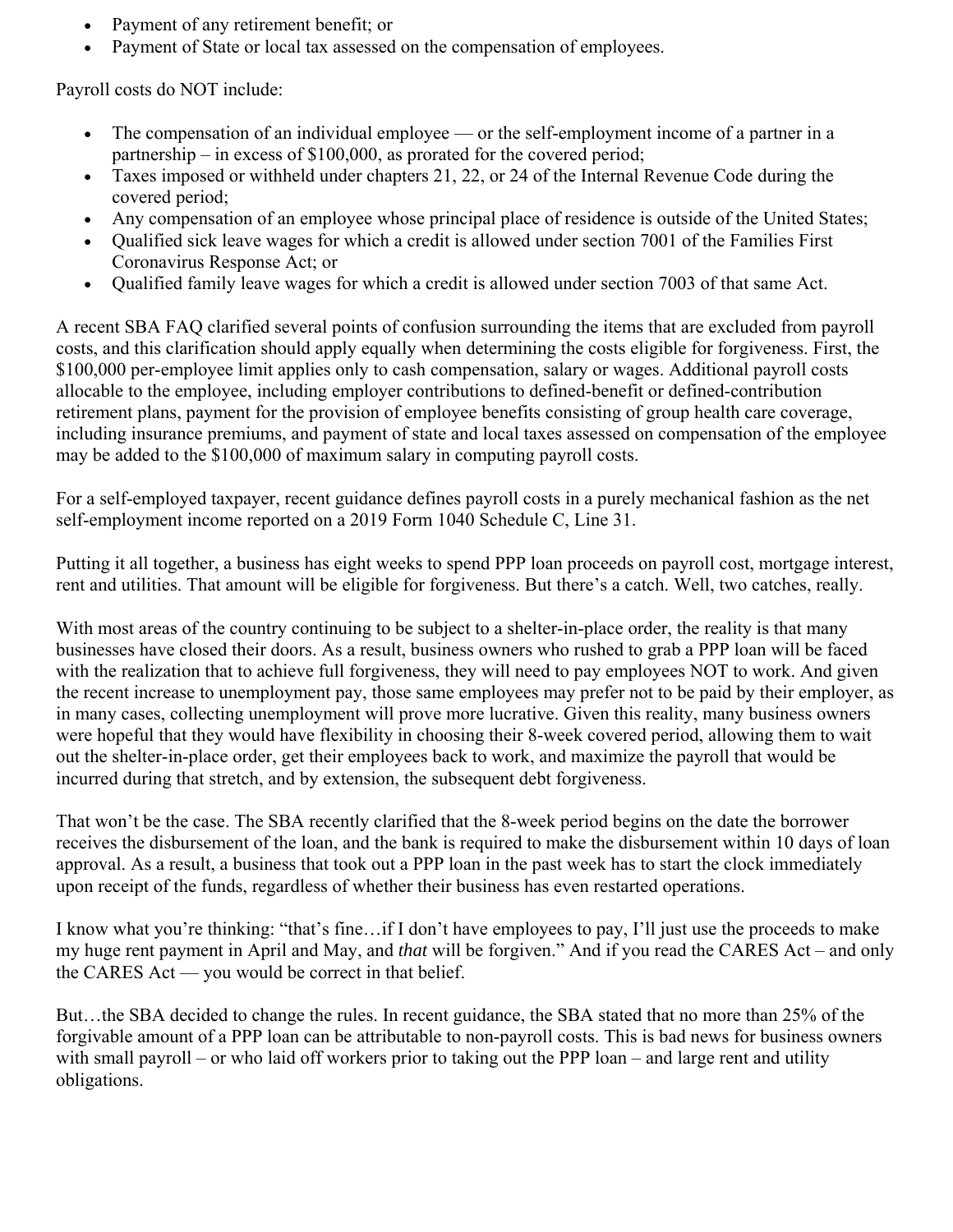*Example. X Co. borrowed \$100,000 in PPP proceeds on April 10, 2020. Over the next 8 weeks, X Co. spent \$50,000 on payroll costs and \$40,000 on rent and utilities. X Co.'s loan forgiveness is limited to \$66,667, \$50,000 of payroll costs and \$16,667 of rent and utilities.*

Unfortunately, this 25% limitation means that unless a business actually INCREASES its payroll costs over the 8-week covered period relative to its 2019 pace, full forgiveness isn't possible.

Assume X Co. had \$3.6 million in payroll costs in 2019. The maximum PPP loan proceeds are \$750,000. Assume further that by some minor miracle, X Co. continues its payroll during the covered period at the EXACT SAME PACE as it paid out in 2019. During the 8 weeks, X Co. will pay out \$553,000 in payroll costs. It will use the remaining proceeds to pay rent and utilities. All is forgiven, right?

Wrong. Because the SBA is limiting the forgivable portion of non-payroll costs to 25%, the maximum amount of loan forgiveness for X Co. is \$738,000 (\$553,000/75%). As a result, at a minimum, \$12,000 of the loan will not be forgiven. A small price to pay for three-quarters of a million dollars of tax-free money, perhaps, but the SBA's math was curious nonetheless.

OK, at this point, I think we understand the basics of:

- 1. When the 8-week covered period begins, and
- 2. The general nature of the expenses during that 8-week period that will be eligible for forgiveness.

Now, let's dive into everything we DON'T know about forgiveness. Ten things, to be exact.

## **#1: What does it mean when it says "costs incurred and payments made" within the 8-week covered period will be forgiven?**

The requirement that only "costs incurred and payments made" within the 8-week period will be forgiven may seem innocuous, but it has the potential to create a host of problems.

There are two possible interpretations of this critical phrase. The first is to focus on the use of "and" rather than "or" in the phrase, and assume this requires any expense to be BOTH incurred AND paid within the 8-week period. This, as you could imagine, would cause some problems. Say a borrower gets their PPP loan on April  $15<sup>th</sup>$  – under this interpretation, they wouldn't be able to use the funds to pay payroll attributable to March, because though the costs weren't "incurred" during the 8-week period beginning with the receipt of the proceeds. Or, at the other end of the date range – the same borrower wouldn't be able to prepay June rent at the end of May, before the expiration of the 8-week period, because the rent wasn't incurred until after the period had expired.

The other interpretation is more favorable, but perhaps unreasonably so. Here, we focus on the fact that the language does not require *any particular expense* to be both paid and incurred, but rather accommodates BOTH "costs incurred" AND "payments made" during the 8-week period. In this case, the application gets far more expansive. Presumably, an April borrower could have May rent forgiven that wasn't paid until June, because the cost was incurred prior to the end of the 8-week period. Similarly, the same borrower could pay amounts attributable to costs incurred before and after the period, and both would be eligible for forgiveness because the amounts were paid within the covered period. And while allowing for prepayment of expenses may appear illogical, remember that the CARES Act specifically bars prepayment of mortgage interest during the covered period, but only mortgage interest.

Unless I just *really* overthink things, we're going to need some clarity on this. Or, as we'll discuss in #10, maybe no one will be checking the borrower's math.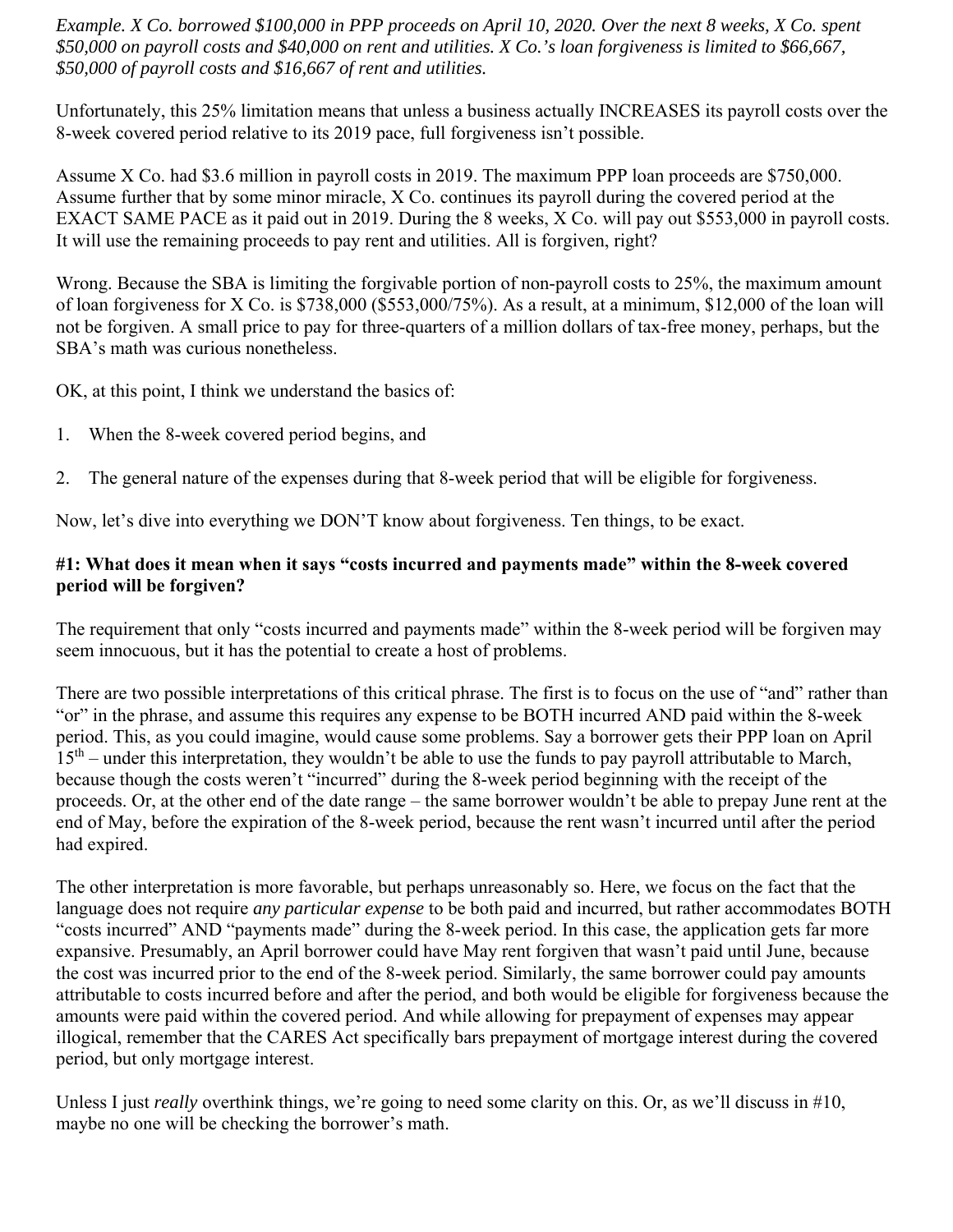### **#2. How do the two "covered periods" interact?**

Section 1102 of the CARES Act provides that PPP loans are only available during the "covered period" of February 15 – June 30, 2020, and during that time, may only be used to pay payroll costs, mortgage interest, rent, utilities, and interest on other debt.

Then, Section 1106 provides that only amounts spent during the "covered period" are eligible for forgiveness. But for these purposes, the covered period is the 8-week period following the receipt of the loan proceeds.

Now, this may be a moot point given that the PPP funds will likely be gone by the time this publishes, but assuming a second or even third wave of funds become available, what happens to a borrower who receives a PPP loan on June 1<sup>st</sup>? The covered period for use of the funds ends on June 30<sup>th</sup>, but the covered period for forgiveness will end at in the last days of July. Will payments made post-June 30<sup>th</sup> be eligible for forgiveness?

### **#3. Are payments made with forgiven funds deductible?**

This is a big one. Section 1106 of the CARES Act states that amounts forgiven on a PPP loan "shall be excluded from gross income." Easy enough. But Section 265 of the Internal Revenue Code provides that expenses "allocable to" tax-exempt income are not deductible; this prevents a "double dipping" of sorts, whereby a taxpayer would otherwise get both a deduction and tax-exempt income related to the same transaction or investment.

Historically, Section 265 has applied to items like interest expense incurred to generate tax-exempt interest income, but there's no reason to believe it couldn't apply to expenses paid with forgiven PPP proceeds.

In *Manocchio v. Commissioner*, an airline pilot paid for flight instruction and was ultimately 90% reimbursed under a federal program. The reimbursed payments were tax-exempt, leading the IRS to apply Section 265 and disallow any deduction related to the payment for the program.

Could the IRS apply a similar approach to forgiven PPP loans? Absolutely. After all, claiming deductions for amounts paid for by the federal government on a tax-free basis – and potentially generating a loss that can now be carried back to collect a refund of previously paid taxes – would be an extremely generous outcome.

But if an extremely generous outcome is what was intended, Congress could simply amend Section 265 to accommodate this situation. They've done it before, most notably in response to a previous Revenue Ruling that disallowed deductions of a minster of a church who received a tax-free housing allowance under Section 107.

Whatever the result, borrowers need guidance immediately.

## **#4. Can a business pay interest on non-mortgage debt during the covered period and have it forgiven?**

If you read the entire text of the CARES Act (you did not), you'll notice something curious: when listing "allowable uses" of PPP loan proceeds, in addition to payroll costs, mortgage interest, rent, and utilities, Section 1102 of the CARES Act allows a borrower to use the funds to pay "interest on any other debt obligations that were incurred before the covered period."

But when you flip to Section 1106 of the Act, which details the items eligible for forgiveness, that final item is absent. Thus, it appears Congress will allow a borrower to use the funds to pay interest on a non-mortgage debt during the covered period, but won't allow a borrower to have that amount forgiven. Is that intentional? If so, why? Borrowers will need clarity quickly.

## **#5. Can self-employed taxpayers have mortgage interest/rent/utilities forgiven, or can't they?**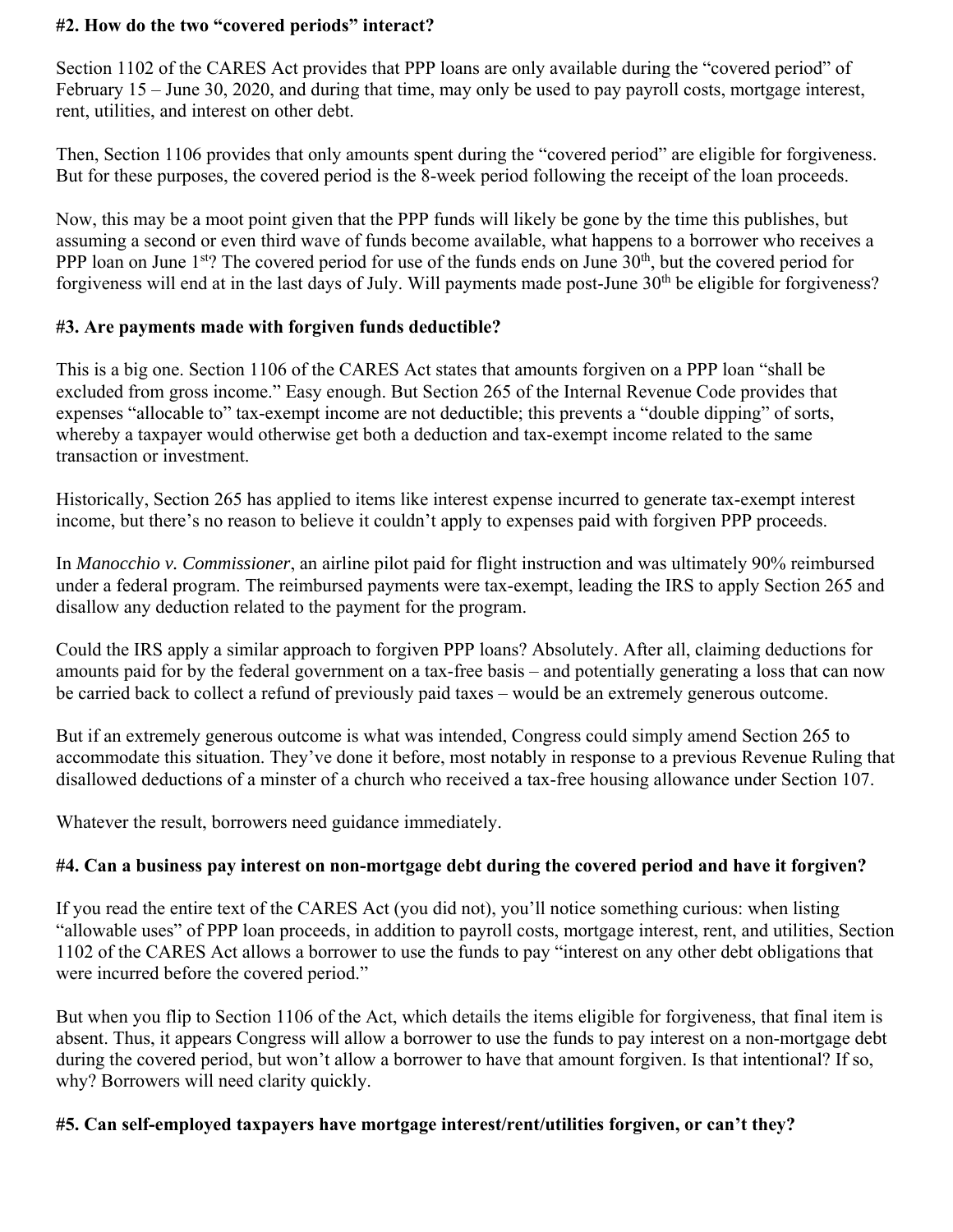You have to hand it to the SBA. It has done a remarkable job of providing answers to questions that only create more questions.

Just yesterday, we finally received guidance on how a self-employed taxpayer computes payroll costs, maximum loan proceeds, and the amount eligible for forgiveness.

As stated above, payroll costs for a self-employed taxpayer is a equal to the net self-employment income taken from Line 31 of a 2019 Form 1040 Schedule C. When determining forgiveness, however, the process of determining the payroll costs of a self-employed taxpayer is strictly mechanical: the lender will forgive 8/52 of the 2019 Line 31 income as "owner compensation replacement."

*Example. On A's 2019 Form 1040 Schedule C, she reported \$120,000 on Line 31 as net profit. Her PPP loan proceeds are \$20,833 (\$120,000 limited to \$100,000/12\*2.5). In addition, she is entitled to forgiveness related to "owner compensation replacement" of \$15,384 (\$100,000/52\*8).* 

This is, to say the least, *different* from how we compute forgiveness for a business with employees. While the latter only have forgiven amounts SPENT during the 8-week covered period, a self-employed taxpayer gets automatic forgiveness during the period based not on anything that happens during that time, but rather based on the income the taxpayer earned in 2019.

But that's not the troubling issue. Page 11 of the newest Interim Final Rules appears to allow a self-employed taxpayer to have forgiven not just the "owner compensation replacement" amount, but also the same mortgage interest, rent, and utilities a business is entitled to. Which is what we'd expect, since that's what a business with employees is entitled to. So what's the problem?

Page 12; that's what. It's got a lot of people confused, and for good reason. Read what it says:

For individuals with self-employment income who file a Schedule C, the Administrator, in consultation with the Secretary, has determined that it is appropriate to limit loan forgiveness to a proportionate eight-week share of 2019 net profit, as reflected in the individual's 2019 Form 1040 Schedule C. Limiting forgiveness to eight weeks of net profit from the owner's 2019 Form 1040 Schedule C is consistent with the structure of the Act, which provides for loan forgiveness based on eight weeks of expenditures.

## Interim Final Rules

Many people have reached out to me to ask if this means what it sounds like: that the ONLY forgiveness a selfemployed taxpayer receives is 8/52 of the 2019 Form 1040 Schedule C Line 31. In response, I would tell you that if you read that paragraph in isolation, it's certainly reasonable to reach that conclusion. But when read in combination with page 11 and 13, I would argue that the additional costs – mortgage interest, rent, utilities – are still eligible for forgiveness, and that this one paragraph is the victim of sloppy drafting.

But I've been wrong before, so perhaps the SBA should clear this up.

### **#6: What are we doing about federal income tax withholding and payroll taxes?**

Here we go again. The CARES Act states that payroll costs do not include "...taxes imposed or withheld under chapters 21, 22, or 24 of the Internal Revenue Code during the covered period." These taxes include federal income tax withholding on employee wages as well as the employer's and employees' share of Social Security and Medicare taxes.

This exclusion caused mass confusion during the application process, with some banks lending based on an employer's NET 2019 payroll, with others lending based on GROSS payroll PLUS the employer's share of payroll taxes. It's hard to blame the banks, however, as the paragraph made little sense when determining loan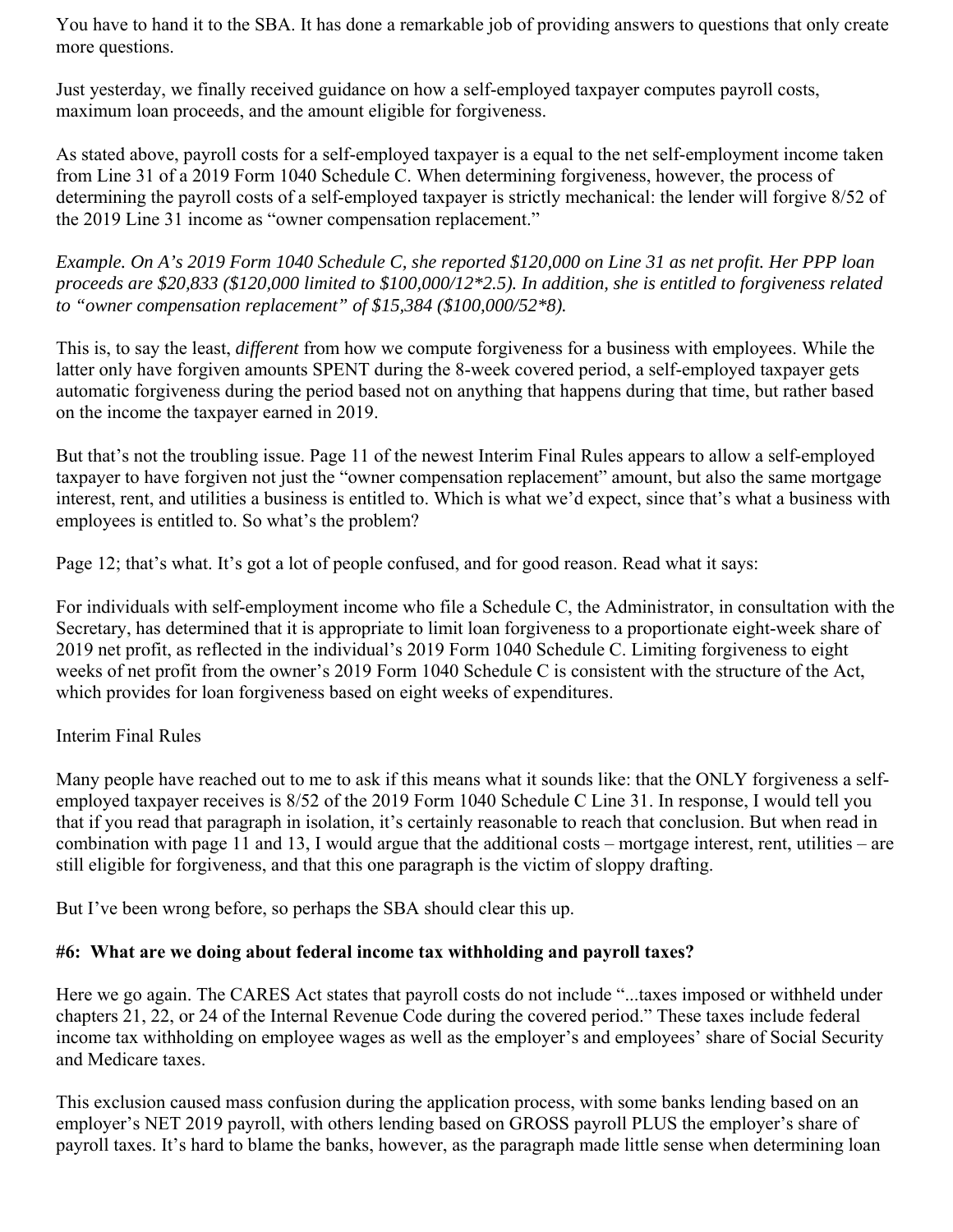proceeds; after all, why would we reduce 2019 payroll costs for withholding and payroll taxes incurred in April, May, and June of 2020?

Eventually, the SBA reached the logical conclusion that *in determining loan proceeds*, this paragraph is to be ignored. In other words, the computation is based on gross payroll, unreduced by federal income tax withholding and the employees' share of payroll taxes, and not increased by the employer's share of payroll taxes. Fair enough.

But what now? Payroll costs for the covered 8-week period are defined in the same manner as payroll costs for the purposes of computing proceeds — does this mean that the intention of Congress was that while amounts could be loaned based on 2019 *gross* payroll, only *net* payroll during the covered period should be forgiven, thereby preventing the government from effectively paying itself the required payroll taxes for eight weeks?

That may have been the intent, but based on the SBA FAQ as it stands today, in computing forgiveness, payroll costs will also be gross. A footnote to the FAQ provides:

*The definition of "payroll costs" excludes "taxes imposed or withheld under chapters 21, 22, or 24 of the Internal Revenue Code of 1986 during the covered period," defined as February 15, 2020, to June 30, 2020. As described above, the SBA interprets this statutory exclusion to mean that payroll costs are calculated on a gross basis, without subtracting federal taxes that are imposed on the employee or withheld from employee wages...Further, because the reference period for determining a borrower's maximum loan amount will largely or entirely precede the period from February 15, 2020, to June 30, 2020, and the period during which borrowers will be subject to the restrictions on allowable uses of the loans may extend beyond that period, for purposes of the determination of allowable uses of loans and the amount of loan forgiveness, this statutory exclusion will apply with respect to such taxes imposed or withheld at any time, not only during such period.* 

That's great and all, but I'd prefer something a bit more concrete than a footnote. Make it happen, SBA.

## **#7: Can a business have self-rental payments forgiven?**

Many business owners that own real estate required for use in the business choose to hold the real estate in a separate legal entity and then rent the property to the operating business. These so-called "self-rentals" give rise to a host of tax issues, but at least at present, they don't seem to pose problems in the PPP context. The CARES Act – in allowing a business to pay rental expenses during the covered period and have those payments – subject to the 25% cap on non-payroll costs – forgiven, do not differentiate between payments made to unrelated third parties and related entities. As you might imagine, this would encourage some businesses to temporarily increase the rental rates so as to maximize PPP loan forgiveness. We'll need to know soon if selfrentals are subject to additional safeguards.

In addition, we'll need to understand whether "rent payments" extend to payments for leased equipment, or merely to real estate. The CARES Act gives no reason to believe it's the latter.

### **#8: Can someone explain how we determine the required reduction in forgiveness amount if a business cuts employees?**

As we've seen, computing the amount of a PPP loan that will be eligible for forgiveness is no simple task. But understand – once that amount is determined, it is not set in stone. To the contrary, the forgiveness will be reduced if a business either cuts employees or slashes salary during certain time periods.

In this question, we'll address the employee reduction problem. The CARES Act provides that the amount of loan forgiveness is reduced by multiplying the amount eligible for forgiveness by the quotient obtained by dividing: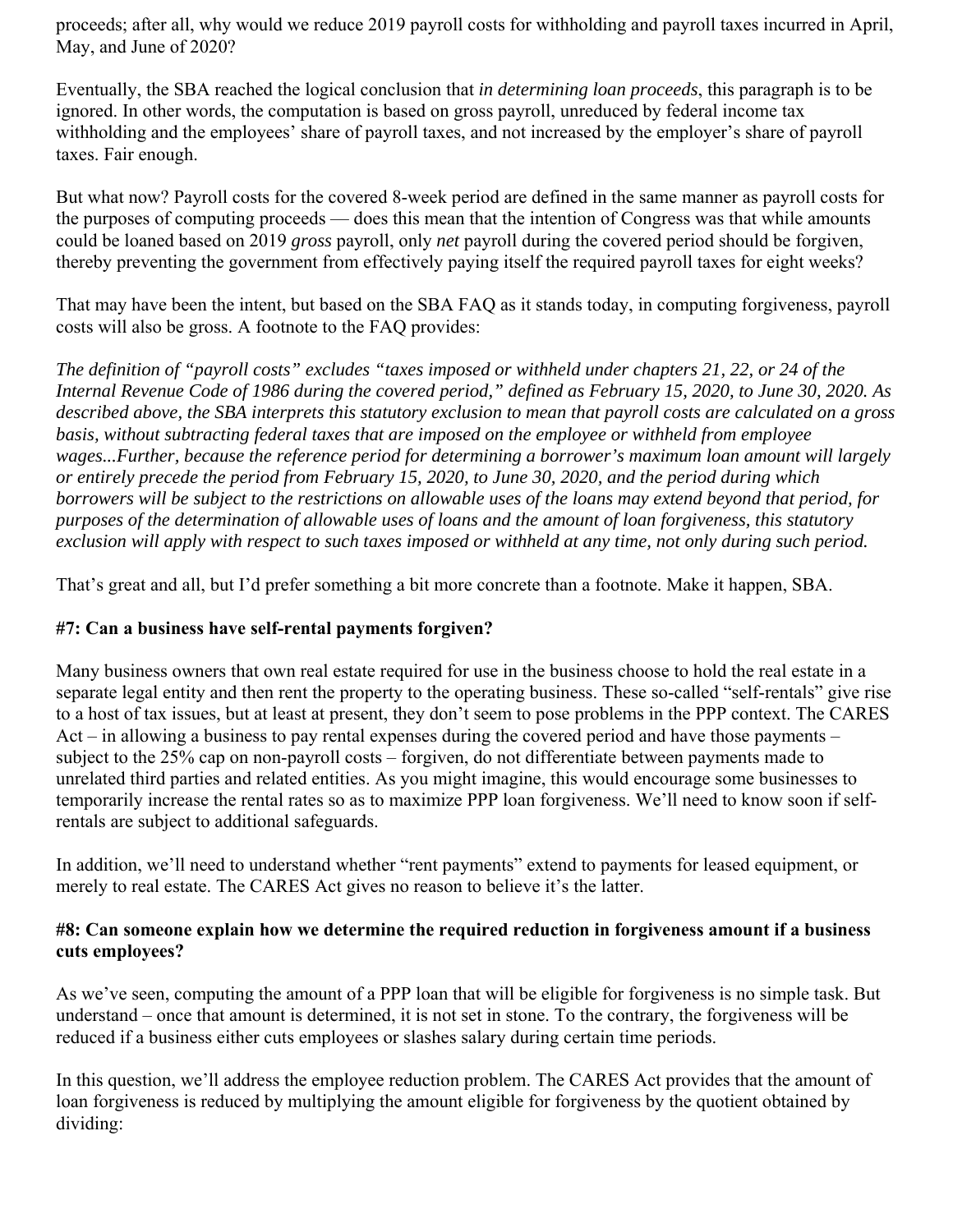- The average number of full-time equivalent employees per month employed by the eligible recipient during the covered period; by
- At the election of the borrower, either:
- 1. The average number of full-time equivalent employees per month employed by the eligible recipient during the period beginning on February 15, 2019 and ending on June 30, 2019; or
- 2. The average number of full-time equivalent employees per month employed by the eligible recipient during the period beginning on January 1, 2020 and ending on February 29, 2020.

If your employees dropped off from one of these time periods and now– and they likely did – you've still got a chance for full forgiveness. If a business reduces employees from February 15 through April 27, 2020, but eliminates that reduction by June 30, 2020, the reduced forgiveness is restored.

So if you're scoring at home:

- A business must measure its FTEs for each pay period during the 8-week covered period. Let's say its 20.
- It must then measure its FTEs for the period February  $15 -$  June 30, 2019 or January  $1 -$  February 29, 2020. Let's say it's 30 in both cases.

At this point, if the business were otherwise eligible for \$100,000 of forgiveness, that amount would be reduced to \$66,667 (\$100,000 \* 20/30).

But…the business must then measure:

- Its FTEs from February  $15 -$ April 27, 2020. Let's say this is 25, and
- Its FTEs on February 15, 2020. Let's say this was 32.

Based on my read of the CARES Act, this 7-person reduction between February 15 and April 27, 2020 will be ignored if no later than June 30, 2020, the business has restored the employee levels to what they were on February 15, 2020 (32).

There's a lot to unpack here. First, a lot of people, including myself, first read the reduction formula as containing an error, interpreting it as requiring a reduction in forgiveness even if a business remained fully staffed. Upon reading #535, however, it finally clicked for me, and I think the language, while clumsy, is correct.

Next, the formula requires a business to determine its FTEs for each pay period falling within one of the many different months that are part of the formula, but provides no guidance on how to quantify FTEs. Presumably, it will require the standard approach of dividing the number of working hours for a pay period into the total hours worked.

Once you've got FTEs dialed, a business must compute the "average" FTE during the periods:

- 1. The 8-week covered period beginning with receipt of the loan proceeds;
- 2. February 15 June 30, 2019 or January 1 February 29, 2020; and
- 3. February 15 April 27, 2020; and
- 4. February 15, 2020, and
- 5. Presumably from now until June 30, 2020.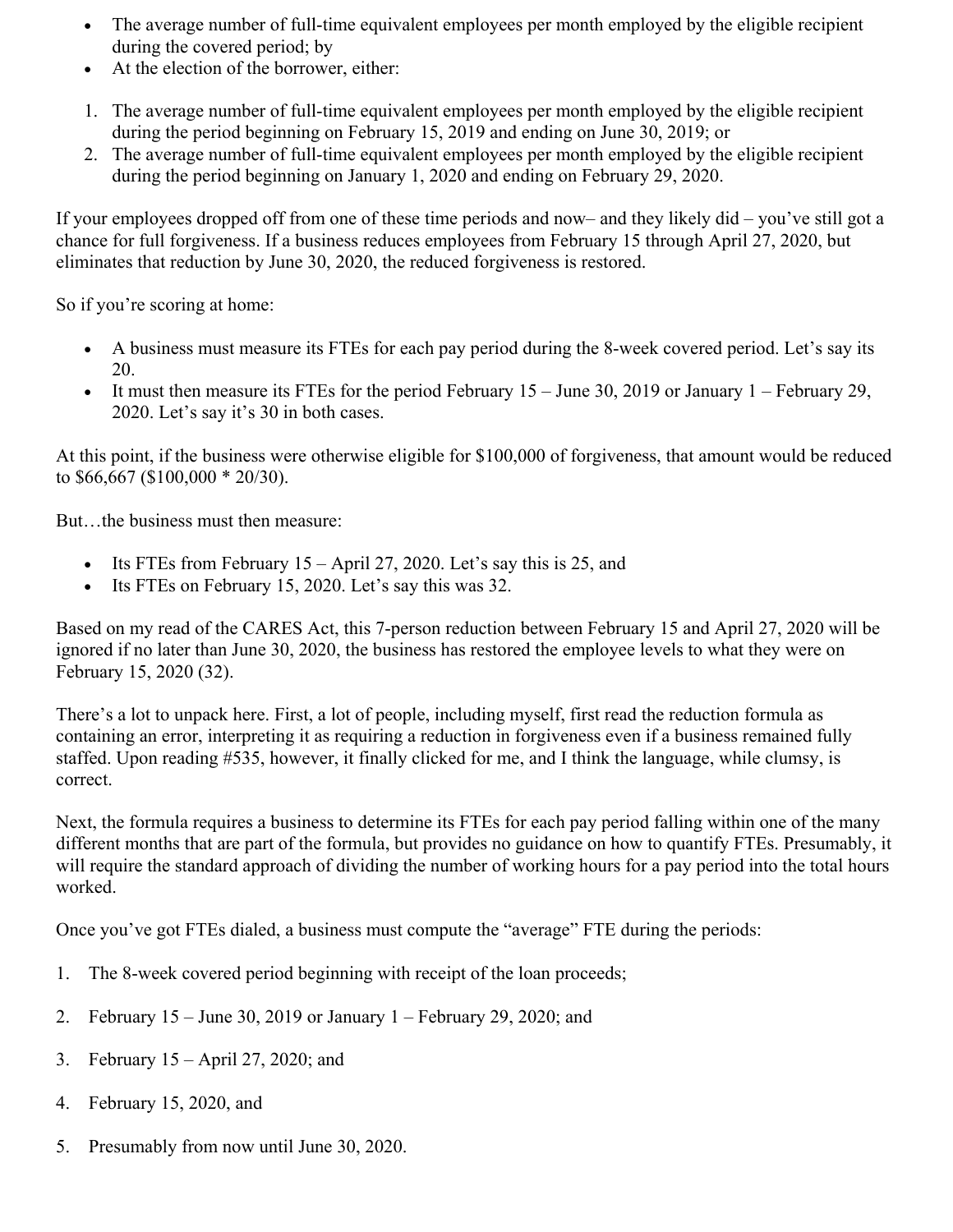If your FTEs in period 1 is less than 2 (whichever is lower), you've got a reduction in your forgiveness…UNLESS during period 5, you restore any reduction in employees that occurred during period 3 relative to date 4.

I can't be the only person that finds this formula to be incomprehensible. Why is forgiveness reduced if our staffing drops during the covered period relative to 2019 or the beginning of 2020, but restored if we replace employees lost during the period February 15 to April 27, 2020? What do you do in this fact pattern?

- X Co. had 20 average FTEs in 2019 and from January 1- February 29, 2020.
- $\bullet$  X Co. had 10 average FTEs between April 10, 2020 the day it received PPP loan proceeds and June 10, 2020, a period 8 weeks later.
- X Co. had 17 employees on February 15, 2020.
- During the period February 15 April 27, 2020, X Co. had 12 average FTEs.
- On May  $15<sup>th</sup>$ , X Co. rehires 3 people and is now at 15 FTEs.

What is the reduction in the forgiveness? Is it 10/20? Is there any restoration of the forgiveness? X Co. lost 5 employees between February 15 and April 27, 2020, but replaced 3 before June 30<sup>th</sup>. Is there any restoration of reduced forgiveness, or is restoration only allowable if ALL of the reduction is restored? And what if X Co. rehires all 5 people lost between February  $15<sup>th</sup>$  and May  $31<sup>st</sup>$ , but then drops another 10 in June?

And what are the limits on rehiring people? Can you rehire for a completely different position? For example, can a restaurant that fired 10 people during the covered period hire 10 painters/construction workers to renovate the place? Do temporary employees count? Can a business owner hire their spouse or children to bump up payroll costs and headcount?

I give up. You should too. We need guidance.

## **#9: How does the reduction in forgiveness caused by salary reduction work?**

The amount of loan forgiveness is also reduced by the amount of any reduction in total salary or wages of any employee during the covered 8-week period who did not receive, during any single pay period during 2019, wages or salary at an annualized rate of pay of more than \$100,000. The reduction in forgiveness amount is required if the reduction in wages over the 8-week period is in excess of 25% of the total salary or wages of the employee during the most recent full quarter during which the employee was employed before the covered period.

Wait a second...I'm not the smartest guy around, but I am familiar with the workings of the Gregorian calendar. A quarter is 12 or 13 weeks, depending on your purpose. The 8-week period is, well…8 weeks. This rule appears to be saying that if during the 8-week covered period you get paid less than 75% of what you did during the previous calendar quarter prior to the covered period, your forgiveness amount is reduced. But 8 is only 67% of 12; so if employee A earned \$12,000 for twelve weeks in the previous calendar and \$8,000 during the 8 week covered period, is the business required to reduce its forgivable amount by \$1,000, the excess of the reduction (\$4,000) over 25% of the \$12,000 salary (\$3,000)?

This obviously makes no sense. You know what else makes no sense? The CARES Act says the reduction is not required if it relates to any employee who, DURING ANY SINGLE PAY PERIOD in 2019, has annualized salary in excess of \$100,000. So if an employee got a bonus during one pay period in 2019 that, when annualized, exceeds \$100,000 in total pay, are they immune to this calculation?

Help us. Please.